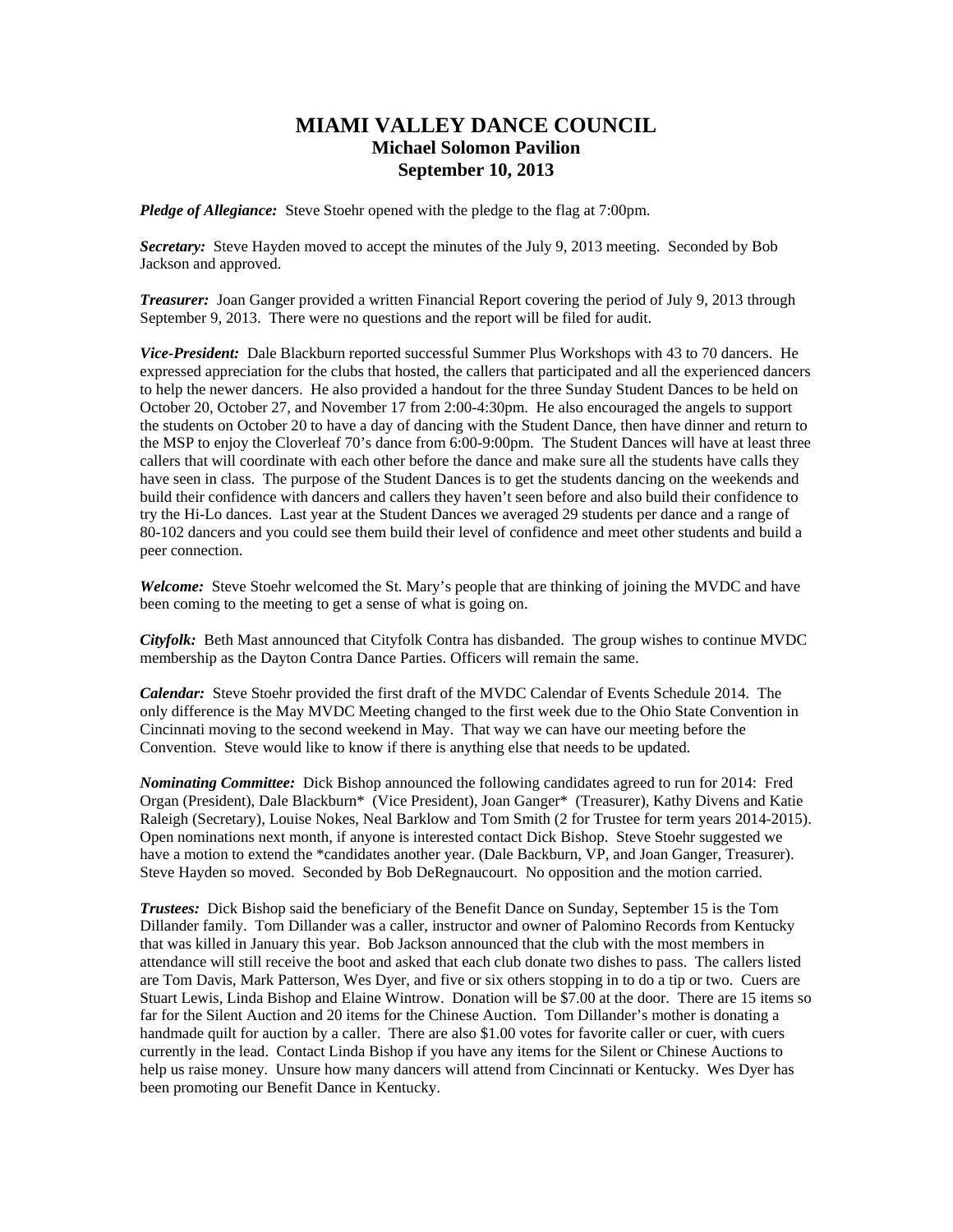*MSSC:* Bob DeRegnaucourt stated the refrigerator is no longer working in the kitchen and asked if anyone could donate a used refrigerator or they will need to order a new one for \$550.00. The exterior of the building is deteriorating especially on the South side and looking at options to repair. The dance floor by the South door is soft and we are getting someone to crawl underneath the building and check. Leslie Hylle suggested we contact Ed Cordray because he had been under there a few years ago. Bob also mentioned a locksmith will be looking at the North door. Steve Stoehr also noted that Bob DeRegnaucourt would like to step down from his position as MSSC Chairperson. Joan Ganger also would like to step down as Treasurer. If anyone is interested to be the MSSC Chairperson or Treasurer for a year or so, see Steve Stoehr or Bob DeRegnaucourt.

**Publicity:** Steve Stoehr announced the Council is sponsoring a Fairfield Mall Dance on November 15 from 6:00-9:00pm. Kitty Hawk is in contact with Double H to see if they are willing to share the duties. There will be an after party at Don Pablos, and discount coupons are in the works like last year. Steve also requested other clubs contact him to partner with the Council to do another Mall Dance this year. Anything we can do to get out among the public and show them the fun we're having while dancing.

## *Callers Association:* No Report.

*Awards Chair:* Linda Hasting stated there were 6-300 badges since the last meeting.

### *Pavilion Scheduler:* No Report

### *Historian:* No Report

*Hotline:* Jean Aills stated she needs all the Clubs, January thru June 2014, dance schedules by October 7, so she can distribute the foldout in November. Please mail or give to her because she has no email.

*State Corp:* State Corp report attached. Steve Stoehr said he has the preliminary information for the Nest Meeting on Saturday, November 2 in Columbus. It will be an all day event before the State Corp Sunday meeting. There will be demonstrations and participation in the Nest program so all the clubs and councils will see if that is something that will work in their area. The curriculum is still free. Then there will be the first Fundraising Dance for the 2017 National Convention following a dinner break.

*Web Master:* Steve Hayden requested that clubs send any 2014 dance calendars to him to put on the website calendar. That makes it easier for raid chairs to schedule raids.

*Newsletter:* Steve Stoehr reported Myrna Allen won the logo contest and chose a Panera gift certificate. The deadline for the next Newsletter is the September 21 for information to Renee Arnett.

## *Unfinished Business:* None

*New Business:* Steve Stoehr announced information for the 2017 National Convention. The City of Cincinnati CVB is putting on a Press Conference for us on Wednesday, September 25 at 12:00 noon with the Mayor, President of the Convention Center and other dignitaries. Dancers are needed to be there for 30-45 minutes. There will be a walk through of the Convention Center and then a chance for dinner downtown. Contact him for car pool information. There are about 200 preregistered for the Convention. Registration forms are available and Steve Hayden requested that anyone who travels is asked to distribute Registration forms across the country. Steve Stoehr also has forms for the other upcoming National **Conventions** 

*Club News:* Earl Buck from Yellow Rockers announced their Fall Festival of Leaves on Sunday, October, 13 at the MSP from 7:00-10:00pm with Mark Patterson, Jack Pladdys, and Elaine Wintrow on rounds. Harvey Crick from Dark County Swingin8's said their dances start Saturday, September 28 in Greenville with Mark Libert and Gary Hutton on rounds. Mark Givens said the Curli Q's next dance is Saturday, October 12 with Jimmy Robison and Gary Hutton on rounds. Fred Organ announced the Cloverleafs next dance is their Hobo Dance on Friday, October 4 with Homer Magnet and Linda Bishop on rounds. And on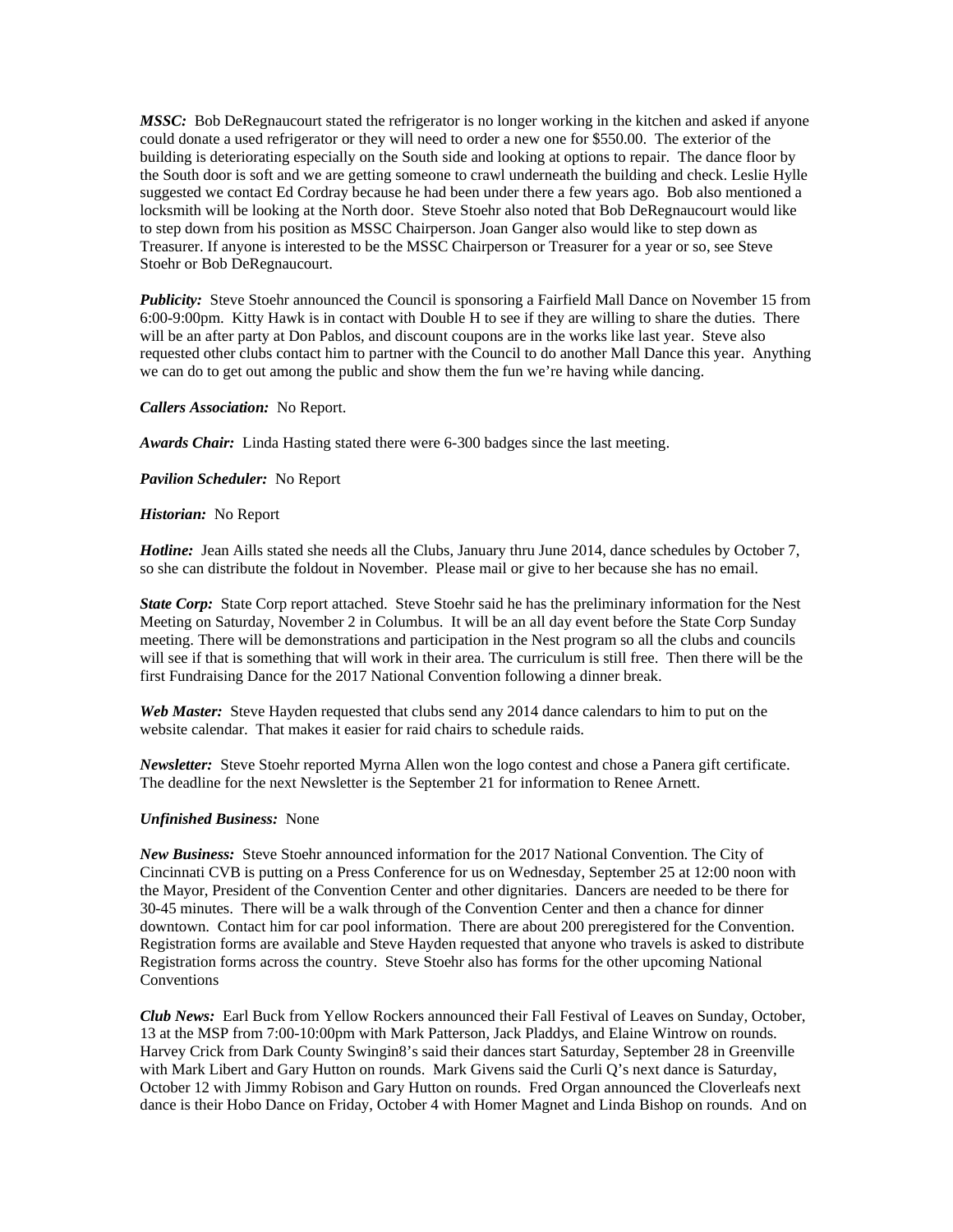Sunday, October 20 their special 70's dance at the MSP after the first Student Dance from 6:00-9:00pm with Jack Pladdys and Elaine Wintrow on rounds. Kent Schlegal from St. Marys announced their next dance on Saturday, September 28 with Gary Kincade and Linda Bishop on rounds at Zion Lutheran Church. St Marys is one of the last 3hour dances around from 7:30-10:30pm.

*Attendance:* The Dancetonians, Dayton Ballroom, Hoosier Corners, Stardust Ballroom Dancers and the 76 Dance Club did not sign in.

*Adjournment:* Motion moved by Steve Hayden and seconded by Jean Aills. Motion carried and meeting adjourned at 7:50pm.

Next MVDC meeting will be at the MSP on Tuesday, November 12, 2013 at 7:00pm.

Respectfully submitted, Kyle Rieker, MVDC Secretary